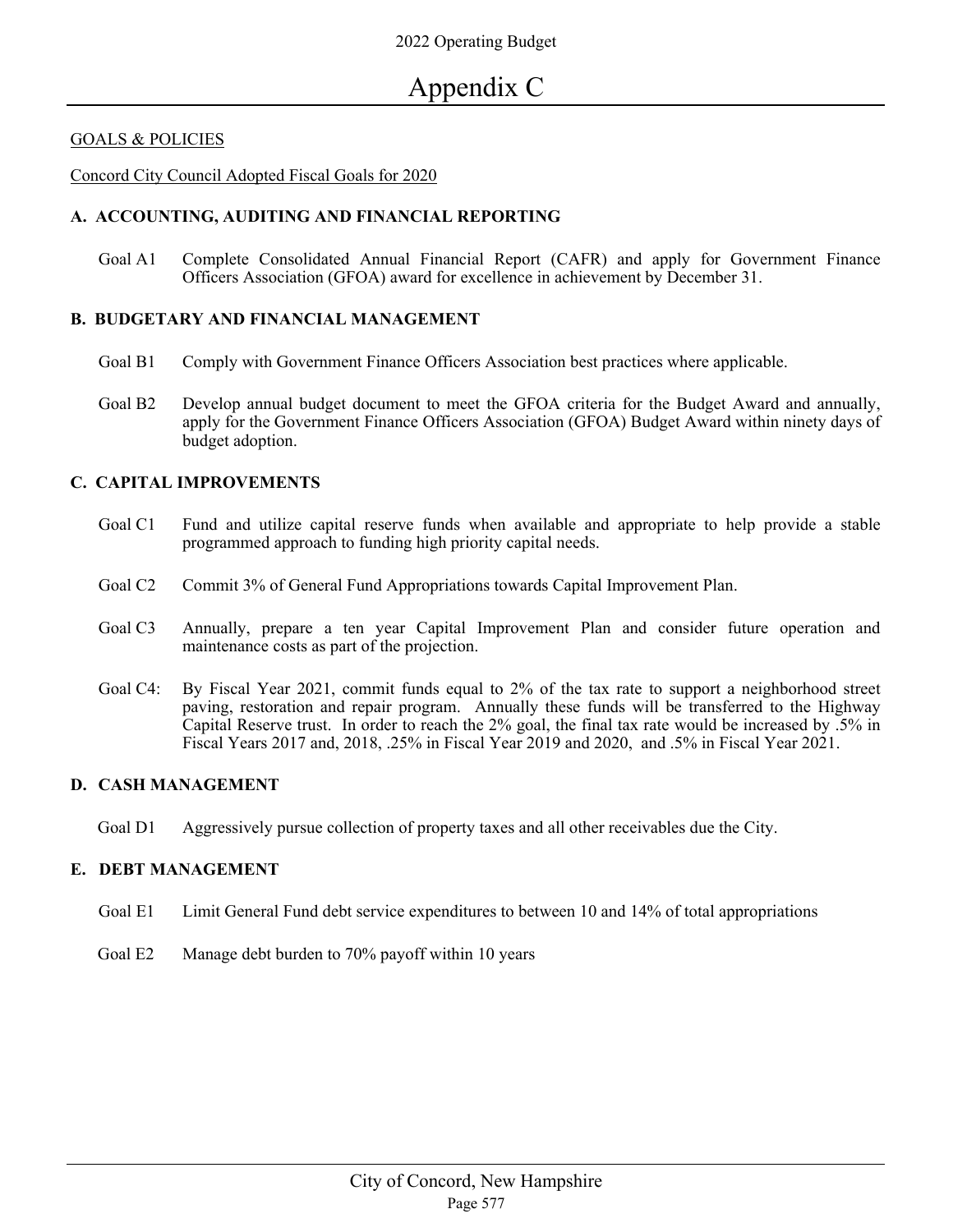## **F. EMPLOYEE COMPENSATION AND BENEFITS**

- Goal F1 Historically, the biggest factors forcing budget growth are increases in employee compensation and increased benefits costs. The City should have a compensation and benefit program that: (a) reflects the value of work performed by our employees; (b) includes incentives for superior job performance; (c) compares favorably with the compensation and benefits paid for similar work in the private and public sectors, and (d) considers the ability of the community to pay. Both our employees and the public must understand the mutual respect that such a policy warrants. Review compensation plan every 3-5 years for comparability to other municipalities and the private sector.
- Goal F2 Create an incentive program to reward high achieving employees that are not covered as part of a collective bargaining agreement. Recipients should be no more than 5% of noncontractual work force and amounts shall be no more than 2% of employee's annual salary.
- Goal F3 Reduce the annual escalation of health insurance benefit costs by requiring employees and retirees to bear an equitable portion of annual premium increases and consider the cost of Health Insurance, Retirement and other related benefits when determining wage increases for both contractual and noncontractual employees.
- Goal F4 Review retiree health insurance cost structure and reduce obligations as necessary.

## **G. ENTERPRISE, SPECIAL REVENUE AND OTHER FUNDS MANAGEMENT**

- Goal G1 Maintain financially self-supporting enterprise funds with healthy financial positions.
- Goal G2 Maintain infrastructure, plant and facilities, and financial management, using proven industry-wide best practices to assure regulatory compliance and, system reliability and minimize the risk of infrastructure failure.
- Goal G3 Support planned economic development to attract and retain businesses through competitive rates and fees.
- Goal G4 Promote resource conservation and efficiency (water, electricity, fuel etc.).
- Goal G5 Other Funds. Other special revenue funds and trust funds shall only be used to support intended expenditures, i.e. Cemetery Perpetual Care and General Maintenance, Cemetery Flowers and Library Books and those created specifically for the purpose of supporting general capital and maintenance expenditures
- Goal G6 Every attempt shall be made to allocate General Fund overhead costs to enterprise and special revenue funds on a fair and consistent basis.

## **H. FUND BALANCES**

See separate Fund Balance, Reserves and CIP Spending Priority Policy.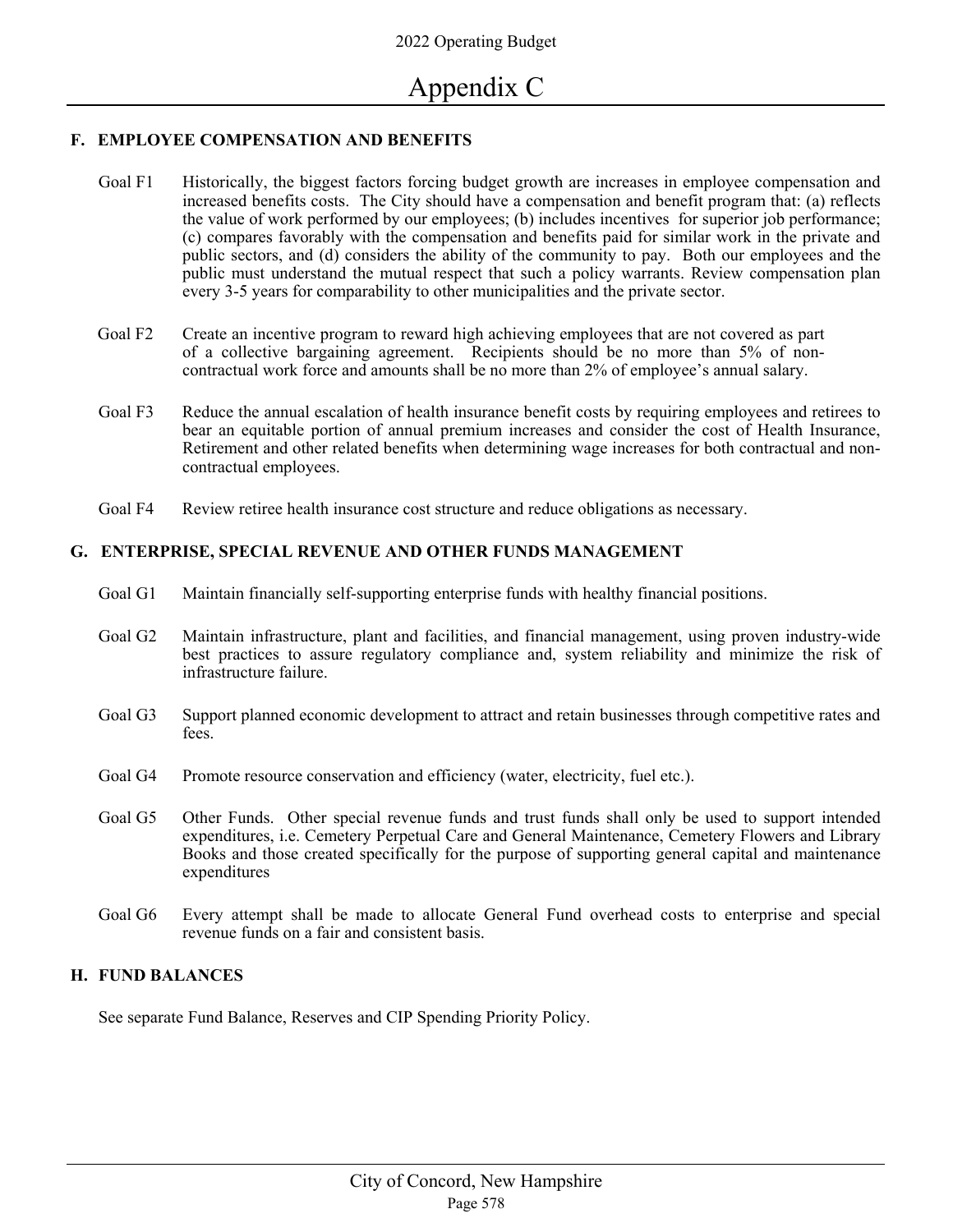## **I. MUNICIPAL SERVICES EXPENDITURES AND REVENUES**

- Goal I1 Focus efforts to reduce expense growth for all City expenses.
- Goal I2 Focus efforts to increase revenues and find new revenue sources wherever possible.
- Goal I3 Promote competitiveness with both the public and private sector in the delivery of services. Benchmarking should be promoted for all city services.Assess aspects of municipal operations for which privatization could reduce municipal costs.
- Goal I4 Evaluate the impact of subsurface utilities and other entities on road maintenance and repairs, and recover all costs that can be fairly allocated to those utilities/entities.
- Goal I5 Review impact fee coverage and the application of the impact fee ordinance.
- Goal I6 Consider an entrepreneurial approach to enhancing revenues. This should be done without detracting from the provision of public services to the City. It should generate a reasonable annual return on investment and expose the City to minimal financial risk.
- Goal I7 Periodically, conduct a thorough review of the City's fees and charges and recommend changes to the City Council as necessary.
- Goal I8 Seek payments in-lieu-of taxes from charitable institutions, and other governmental agencies that benefit from or receive city services.

### **J. TAX RATE MANAGEMENT**

- Goal J1 Maintain a tax rate management policy that limits tax rate growth to near CPI level plus new programs or services and real new growth in property valuation.
- Goal J2 Tax rate target the Fiscal Policy Advisory Committee should consider whether to recommend setting a tax rate target for the upcoming fiscal year budget no later than the February FPAC meeting.

### Fund Balance, Reserves and CIP Spending Priority Policy

I. PURPOSE

This policy establishes the requirements for prudent care and management of City funds, provides for the proper execution of the City's fund balance to ensure the financial stability of the City, and codifies the spending priority of capital project revenues.

II. ACCOUNTABILITY

The City Manager and Deputy City Manager/Finance in conjunction with the City's Fiscal Policy Advisory Committee and City Council, shall oversee compliance of this policy.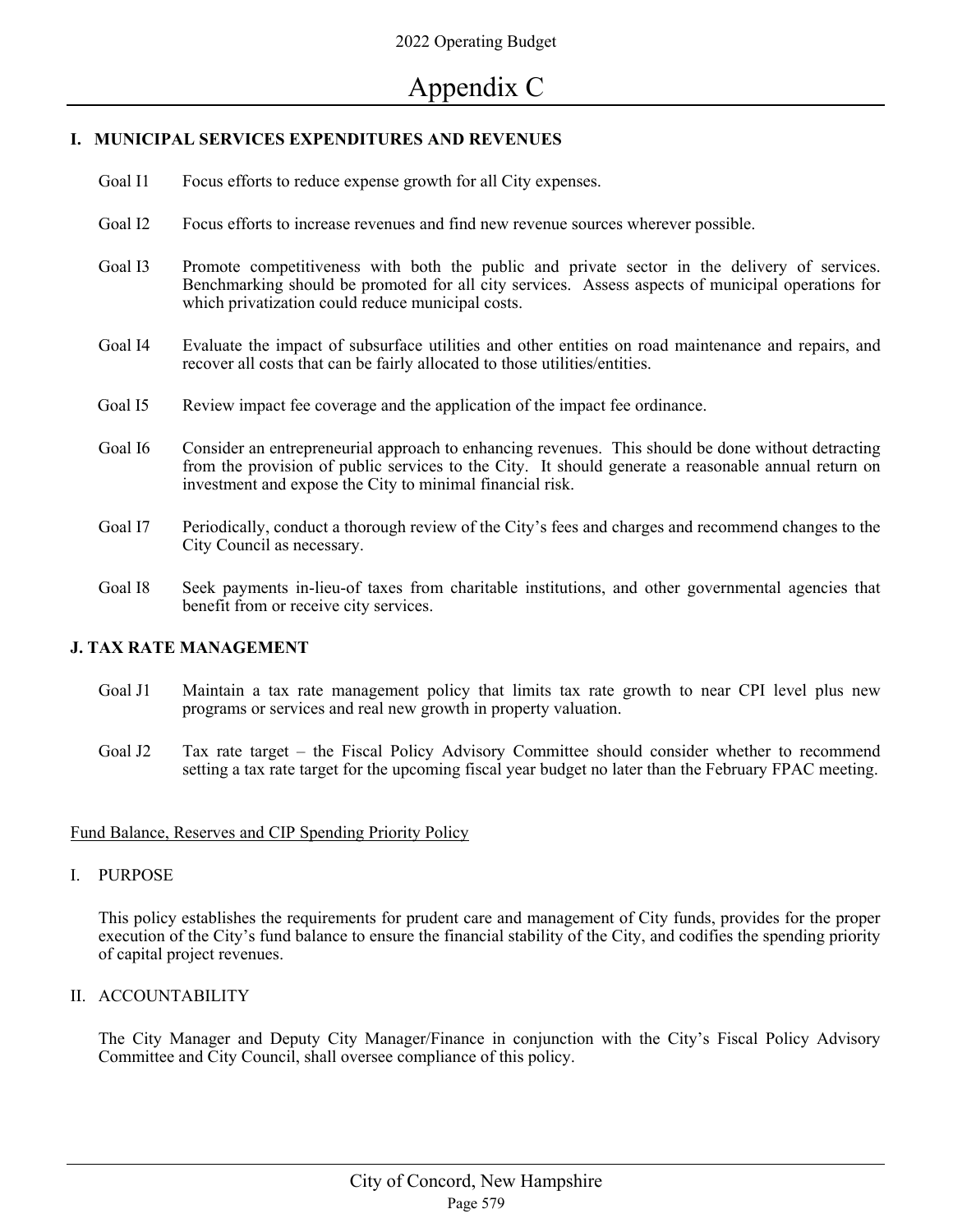### III. DEFINITIONS

- A. GASB Statement No. 54 Governmental Accounting Standards Board Statement No. 54 as it relates to governmental fund balance reporting.
- B. Fund Balance Classifications
	- 1. Non-spendable Portion of fund balance that cannot be spent because the balance is (a) not in spendable form or (b) legally or contractually required to be maintained intact (example: inventory or permanent funds).
	- 2. Restricted Constraints placed on the use of resources are either (a) externally imposed by creditors, grantors, contributors, or laws/regulations of other governments or (b) imposed by law through constitutional provisions or enabling legislation (example: debt covenants or grant funds).
	- 3. Committed Amounts that can only be used for specific purposes pursuant to constraints imposed by formal action of the government's highest level of decision-making authority (Concord City Council). These funds cannot be used for any other purposes unless the same authority removes or changes the specified use by a similar action. The action to commit or remove/change the specific purpose should occur prior to the end of the reporting period, but any amount subject to the constraint may be determined in the subsequent period.
	- 4. Assigned Amounts that are constrained with the intent to use for specific purposes but are neither restricted nor committed. Intent should be expressed by (a) the governing body itself, (b) a committee, budget or finance, or (c) an official to which the governing body has delegated the authority to assign amounts to be used for specific purposes.
	- 5. Unassigned This is the residual classification for the General Fund. This represents amounts that have not been restricted, committed, or assigned to a specific purpose. The General Fund should be the only fund that reports a positive unassigned fund balance.

### IV. POLICY

A. Requirements –

### **1. General Fund**

- a. Unassigned fund balance It is the policy of the City to achieve and maintain a general operating fund unassigned fund balance level of 18.5% of operating expenses by June 30, 2017.
- b. Assigned fund balance Upon adoption of this policy, the City Council authorizes the City Manager to assign fund balance for a specific purpose; so long that said purpose is in keeping with this policy, the wishes of the City Council and its Fiscal Policy Advisory Committee, and is in the best interest of the City.
	- i. Utilization of Assigned fund balance will be presented to the City Council for action during the fiscal year immediately following the fiscal year of assignment.
	- ii. Any assigned fund balance not acted upon and/or utilized for the specific purpose for which the City Manager assigned will lapse to unassigned fund balance on June 30 of the fiscal year immediately following the fiscal year of assignment.
- c. Balanced Budget It is the policy of the City Council to annually adopt a General fund operating budget such that current revenues equal or exceed current appropriations, overlay and war service credits.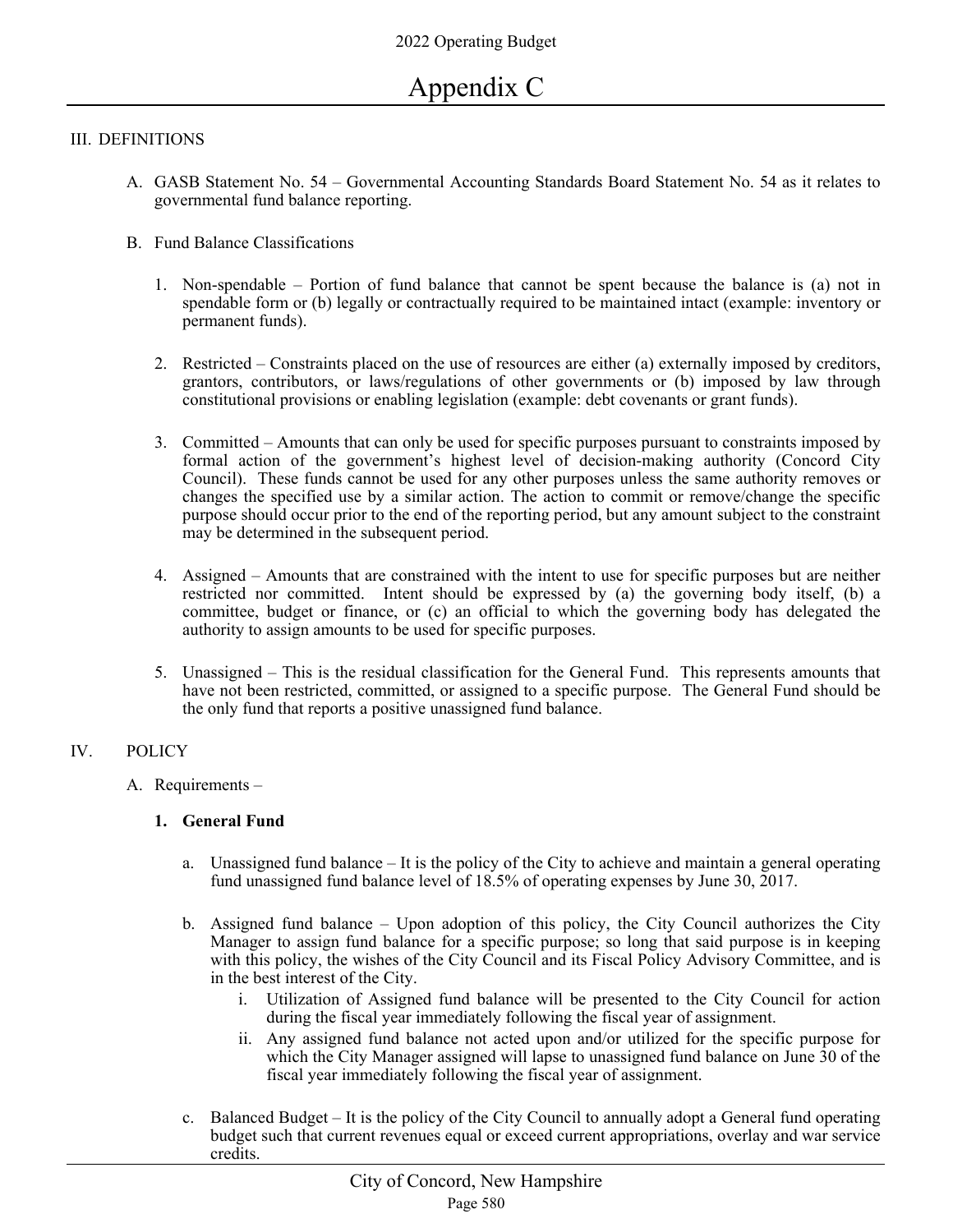## **2. Water and Sewer enterprise funds**

- a. Operating fund reserves It is the desire of the City to maintain financially self-supporting Water and Sewer Funds with rate stability and to avoid large rate increases. Therefore, it is the policy of the City to, over time, achieve and maintain operating, capital and rate stabilization reserves of:
	- i. Operating 25% of operating expenses less debt service and pay as you go capital.
	- ii. Capital 25% of debt service or no less than \$500,000.
	- iii. Rate Stabilization 10% of operating revenue or no less than \$500,000.

## **3. Other enterprise and special revenue funds**

- a. Operating fund reserves It is the desire of the City to maintain financially self-supporting Other Enterprise and Special Revenue Funds with healthy financial positions. Therefore, it is the policy of the City to, over time, achieve and maintain working capital reserves of:
	- i. Golf fund a minimum of 10% of operating expenses including debt service and capital expenditures.
	- ii. Arena fund a minimum of 10% of operating expenses including debt service and capital expenditures.
	- iii. Parking fund a minimum of 10% of operating expenses including debt service and capital expenditures.
	- iv. Airport fund a minimum of 10% of operating expenses including debt service and capital expenditures.
	- v. Solid Waste fund a minimum of 10% of operating expenses including debt service and capital expenditures.

## 4. **All funds**

- a. CIP Spending priorities It is the policy of the City to adopt spending priorities for capital projects approved by the City Council. Unless otherwise determined by the Deputy City Manager/Finance or the City Manager to be in the best interest of the City, expenditures for capital projects shall be spent according to the following funding hierarchy order:
	- i. Bonds/notes expenditures as they relate to long term financing of a project will have the highest priority and be spent first.
	- ii. Grants and awards expenditures as they relate to revenues from grants or other awards that are not intended to be paid back to the grantor shall have the second highest spending priority and shall be spent second.
	- iii. Capital Reserves expenditures as they relate to revenues derived from capital reserve funds shall have the third highest spending priority and shall be spent third.
	- iv. Cash or Capital Transfers expenditures as they relate to revenues derived from operating budget transfers shall have the lowest spending priority and shall be spent only after all available funds have been expended for the intended purpose.
	- v. Dependent funding sources while it is understood that certain bonds/notes/ grants/awards may have certain spending limitations or city matches attached to it, these funds shall be spent to their greatest extent possible to maximize the utilization of the funds in the above order.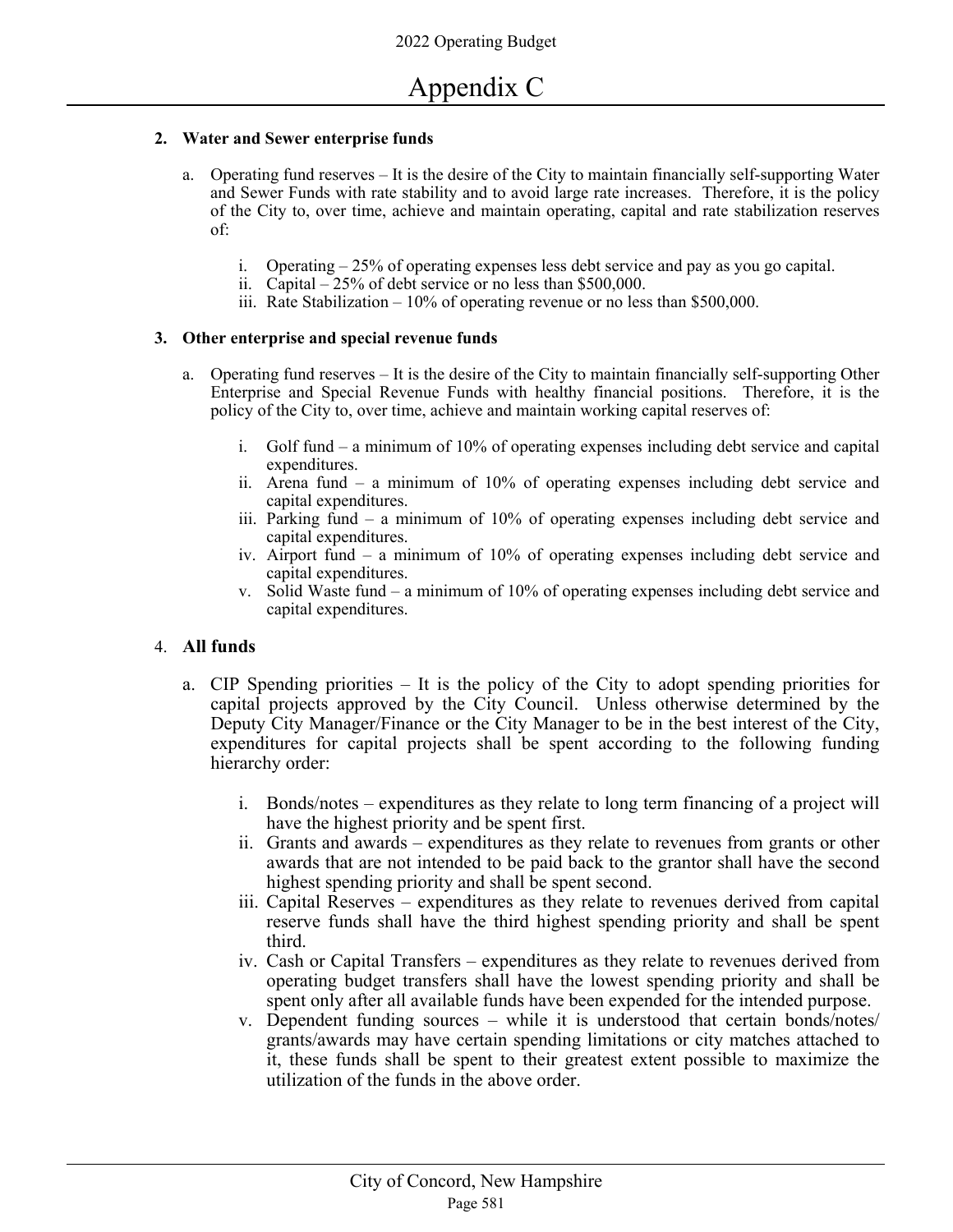# City Charter\* (Finance items 32-43)

\*Editor's note: The City of Concord adopted a new City Charter, as herein set out, in accordance with the provisions of RSA 49-B at the State General Election on Nov. 3, 1992. The former City Charter was adopted at a Municipal Primary Election on Oct. 11, 1949, as amended. The Charter as posted includes amendments as approved at the November 6, 2001, Municipal Election as well as the November 8, 2011 Municipal Election and the January 10, 2012 Presidential Primary. Ward lines amended per City Ordinance, September 11, 2017.

State law references: See Chapter 418, Laws 1949 for Initial Council-Manager Plan.

## 32. Fiscal Year.

The fiscal and budget year of the City shall begin on the first day of January unless another date shall be fixed by Ordinance.

# 33. Financial Control.

The City Manager shall appoint a Finance Director, who shall be other than the Treasurer, and who shall be chosen solely on the basis of executive and administrative qualifications and actual experience in and knowledge of accepted practices in respect to the duties of municipal fiscal management, and who shall maintain accounting control over the finances of the City, make financial reports, and perform such other duties as may be required by the Administrative Code or state law. The Finance Director shall audit and approve all authorized claims against the City before paying the same.

# 34. Budget Procedure.

At such time as may be requested by the City Manager or specified by the Administrative Code, the chief officer of each department shall submit an itemized estimate of the expenditures for the next fiscal year for the department or activities under the officer's control. The City Manager shall submit the proposed budget to the City Council at least forty-five (45) days before the start of the fiscal year of the budget. The City Council shall refer the proposed budget to the Finance Committee of the City Council for preliminary consideration. The Finance Committee is a committee of the whole City Council, presided over by the Mayor. In odd numbered years, the Finance Committee shall consist of the newly elected Mayor and City Councilors from and after the time they take the oath of office, together with Councilors whose terms in office include the ensuing fiscal year.

# 35. Budget Hearing.

A public hearing on the budget shall be held before its final adoption by the City Council, and notice of such public hearing together with a summary of the budget as submitted shall be published at least one week in advance by the City Clerk.

# 36. Date of Final Adoption.

The budget shall be finally adopted not later than the twenty-seventh day of the first month of the fiscal year. Should the City Council take no final action on or prior to such day, the budget, as submitted, shall be deemed to have been finally adopted by the City Council.

# 37. Appropriations After Budget is Adopted.

No appropriation shall be made for any purpose not included in the annual budget as adopted unless voted by a twothirds majority of the City Council after a public hearing held to discuss said appropriation. The City Council shall by resolution designate the source of any money so appropriated.